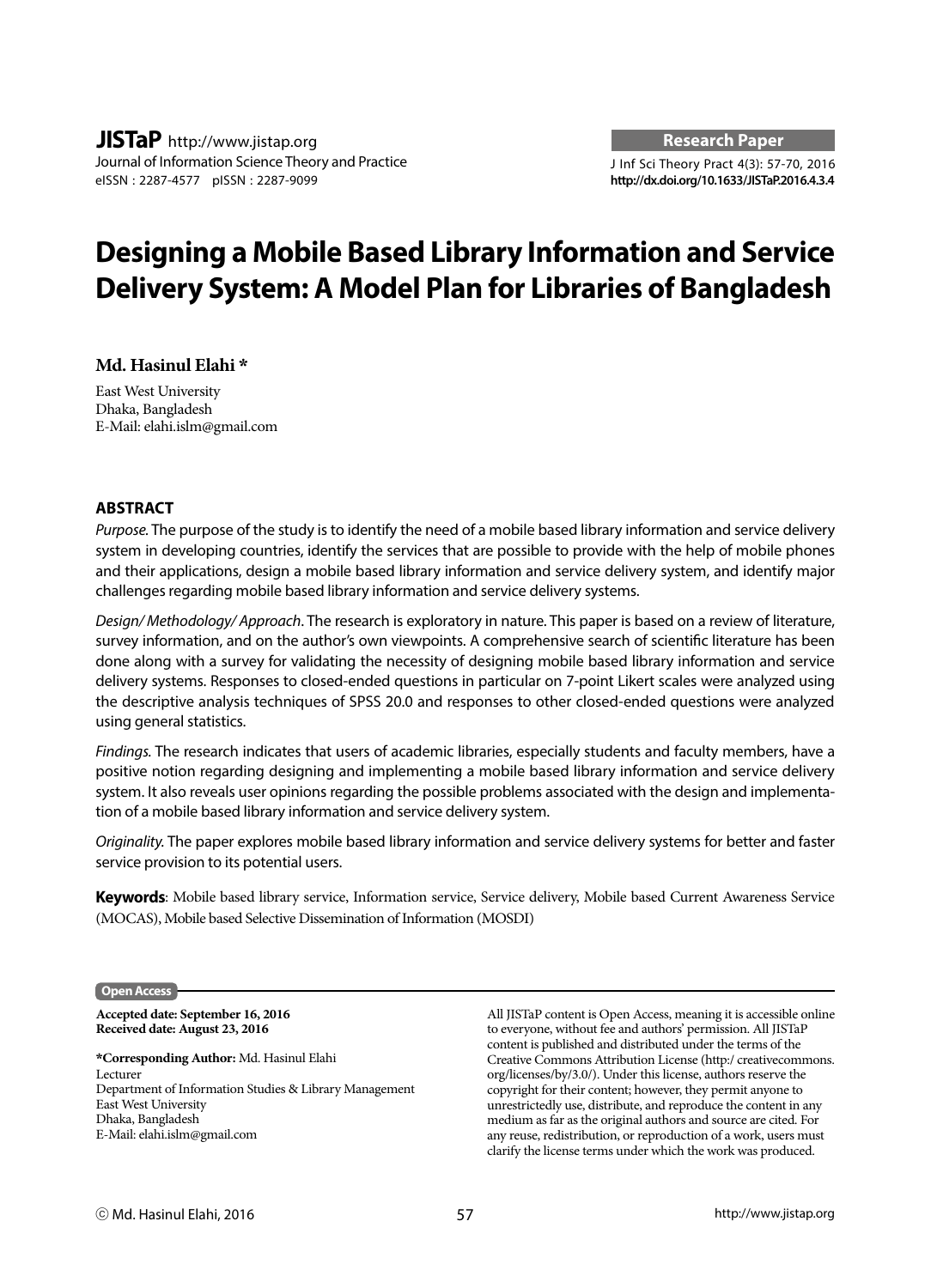# **1. INTRODUCTION**

Mobile phones are one of the most powerful weapons in the modern world for communicating and making relationships with others. That is why both commercial and non-profit institutions and organizations use it as a medium to improve their services. The growth of mobile telephony, especially the ever-expanding growth in Asia and Africa in the use of cellular telephony has seen a number of innovations both in the technology and service delivery of mobile communication technology (Jetty & Anbu K., 2013). In every sphere of human activity the influence of mobile phones is crossing every limitation towards success. Mobile technology is becoming such an important part of the information world that it is inconceivable for libraries to stay away (Ballard & Blaine, 2013). Library and information centers of developed countries already use mobile phones and their applications in service delivery. More and more libraries are adopting existing mobile technologies to provide innovative services, as well as introducing ways for users to incorporate library services into their daily lives (Wang, Ke, & Lu, 2012).

With all the advancements in ICT and in satellite communication systems, there is no doubt that mobile applications are influencing a major change in libraries (Anbu K. & Mavuso, 2012). In Bangladesh library sectors are developing day by day. However, there is no initiative for incorporating mobile phones in service delivery systems in Bangladesh. Thus, this paper will be an immense theoretical initiative towards implementing mobile based library information and service delivery systems in Bangladesh. The rest of the paper includes a comprehensive review of relevant literature on the use of mobile phones in different library and information centers, a glimpse of the objectives that direct the study, methodology of the study, rationality of mobile based library information and service delivery systems, possible designs of mobile based library and information service delivery systems, and challenges and possible suggestions for implementing a mobile based library information and service delivery system.

#### **2. LITERATURE REVIEW**

Several authors (Karim, Darus, & Hasan, 2006; Herman, 2007; Hahn, 2008; Maxymuk, 2009; Walsh, 2009; Fox, 2010; Cummings, Merrill, & Borrelli, 2010; Chandhok & Babbar, 2011; Islam, 2012, etc.) have discussed the implications of mobile and smart phones in different services of the library. Karim, Darus, and Hussin (2006) explored the utilization of mobile phone services in the educational environment, explored the nature of mobile phone use among university students, and investigated the perception of university students on mobile phone uses in library and information services. The study described the current status of wireless technology. It also identified different wireless phone applications for mobile phones which facilitated and enlarged education. They also described wireless applications for library and information services. They noted that Mayer (2002) has introduced several steps through which institutions may follow in providing SMS services. The steps involved collection of mobile phone numbers, setting up a centralized SMS service center, and sending group SMS via a network. The information that can be applied in a centralized SMS includes: Reading lists (the list of the books which are in the library); Lectures, meeting schedules, exam dates; Academic information about the students; Crucial homework reminders; Web links; Urgent messaging; Announcements (thoughts/facts of the week, information about new activities, changes in schedules); and Mobile author application. All this will help lecturers/ teachers/instructors/tutors to create and author their computer-based courses.

Herman (2007) described SMS as a popular way of communicating, particularly among the younger generation. However, it is important that individual libraries evaluate the appropriateness of this technology for their clientele. Herman enumerated that for Southbank Library it was a suitable technology as so many of the students use text messaging. It was felt that a large number of international students would benefit from this service. Often students with English as a second language feel more comfortable texting a question. The success of the SMS reference service at Southbank Institute Library revolves around three key points: SMS meets our clients' needs instantly; SMS is a relevant form of communication for students; and fi-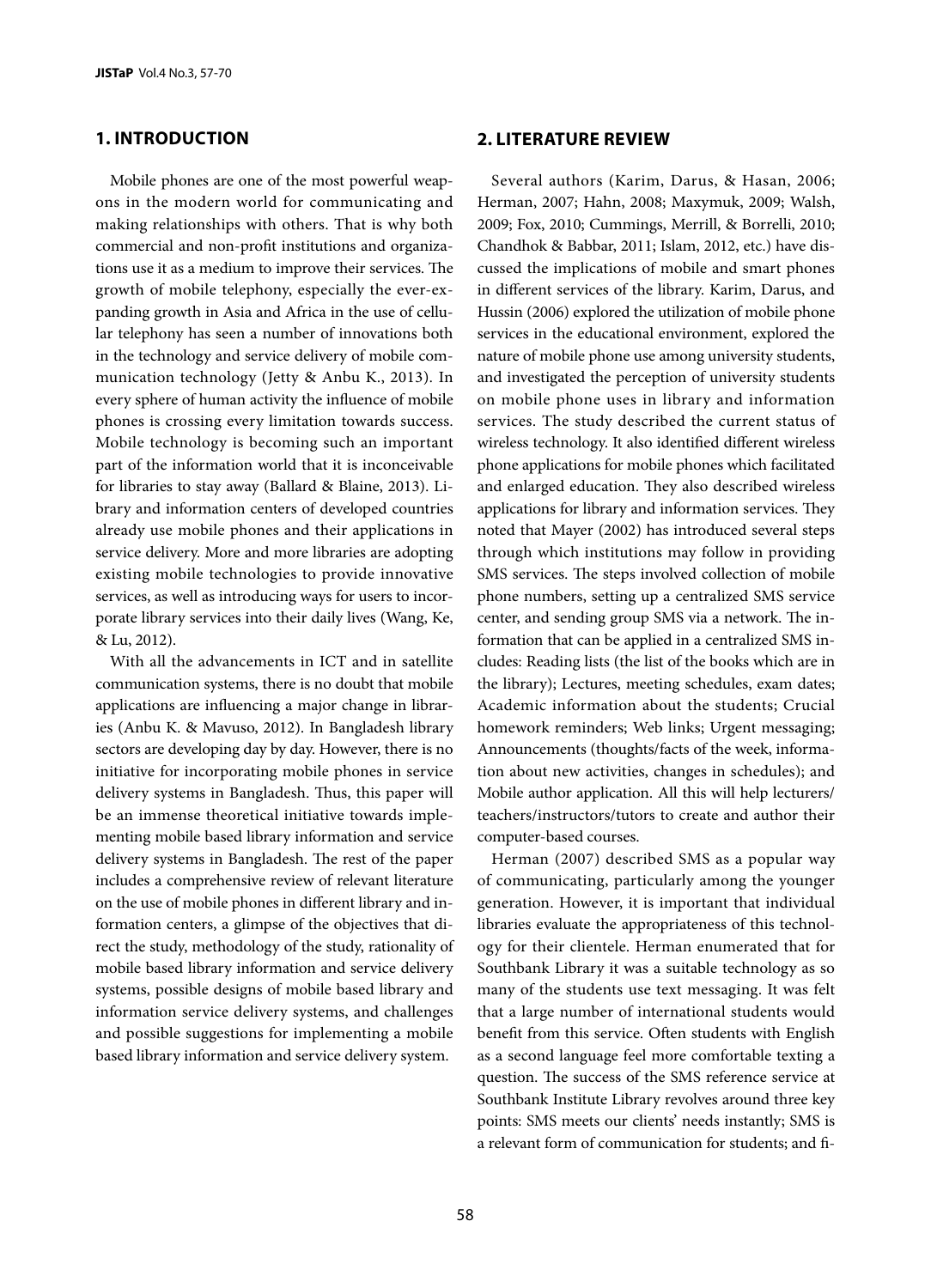nally, the ease of providing SMS technology. The paper finds that implementing SMS reference allowed the library the opportunity to access students via a familiar, accessible service. 'SMS a Librarian' has become part of the Southbank Institute Library Ask a Librarian service, which includes e-mail, phone, and live chat access for students and staff. By adding this new technology to the reference services, users are now able to send questions and receive answers from Southbank librarians by using the text messaging facility on their mobile phones.

Hahn (2008) presented a review of selected mobile learning literature and programmatic approaches for librarians interested in developing mobile digital library services in order to equip readers with a framework for understanding and appreciating mobile digital librarianship. Hahn illustrated that M-learning as a phenomenon has been in process as unintentional progress since the late twentieth century. The unintended consequence of smaller and faster computing is the enabling of an anywhere and anytime learning. In the course of scientific discovery products are produced which have novel applications that are wholly unintentional. This is the unplanned nature of science – phenomena occur and exist before being named and investigated. Students learn through new technology before educators have inquired into their attributes. In this way we now play a game of catchup. He stressed that applications of mobile technology enabling M-learning occur across a wide range of disciplinary space. HCI and medical informatics groups are perhaps most experimental within this domain. Innovations by these professionals will lead to service innovation in libraries. After exploring the implications M-learning means for service innovation generally, this section goes on to review mobile technology use in disparate library types: special, academic and school, and public; initiatives discussed in each are not mutually exclusive to the library group to which it belongs.

Maxymuk (2009) discussed how text messaging offers a variety of ways to stay vital and visible to younger patrons with whom libraries most need to establish a relationship to ensure the former's future. The findings indicated that even with the inherent drawbacks of message length and the incurring of charges by library users, there seems to be a place for text mes-

saging services within the library framework. Because of the portability, popularity, and pervasiveness of cell phones among our users, particularly our younger ones, this service is a way for us to stay current. Walsh (2009) illustrated that libraries are just starting to make their first steps into the world of mobile learning, in particular learning through mobile phones. The paper discussed some mobile phone functionality which could be brought into libraries, particularly using text messaging (SMS), a service available to nearly all mobile users. It focused on applications suitable for teaching, but also mentioned other services, particularly when users can take advantage of the same underlying systems as used for teaching. Elsewhere, there have been many pilots and small-scale introductory projects on mobile learning, though it has yet to reach the mainstream. Fox (2010) defined that the fabric of our lives has become interwoven with mobile technology as our day-to-day means of operating have, by necessity, become more mobile. Fox stressed that in the educational context, factors such as the increasing role of distance education enhance the need for mobile technology. This phrase "mobile technology" not only refers to the hand-held devices themselves but to the infrastructure required to support such technology. Many major Internet-based companies have tailored their services to mobile devices. The process of migrating services to the mobile world is not as straightforward as it may seem. One of the challenges is to make sure the service has the ability to communicate the maximum amount of information in the minimal amount of screen real estate and bandwidth. Fox mentioned that electronic services catering to mobile devices need to be context-aware, or "context-sensitive." He figured out several areas which need to be considered: How well would your software integrate with the device? Will the embedded browser have enough features to accommodate the content and course materials you plan to distribute? What sort of interface will the patron have, and will that interface allow for common tasks such as typing or accessing digital documents? What about power consumption? Will your content drain the battery life of the mobile device and force the patron to be plugged in, in order to utilize your services?

Cummings, Merrill, and Borrelli (2010) carried out a survey in order to better understand the nature of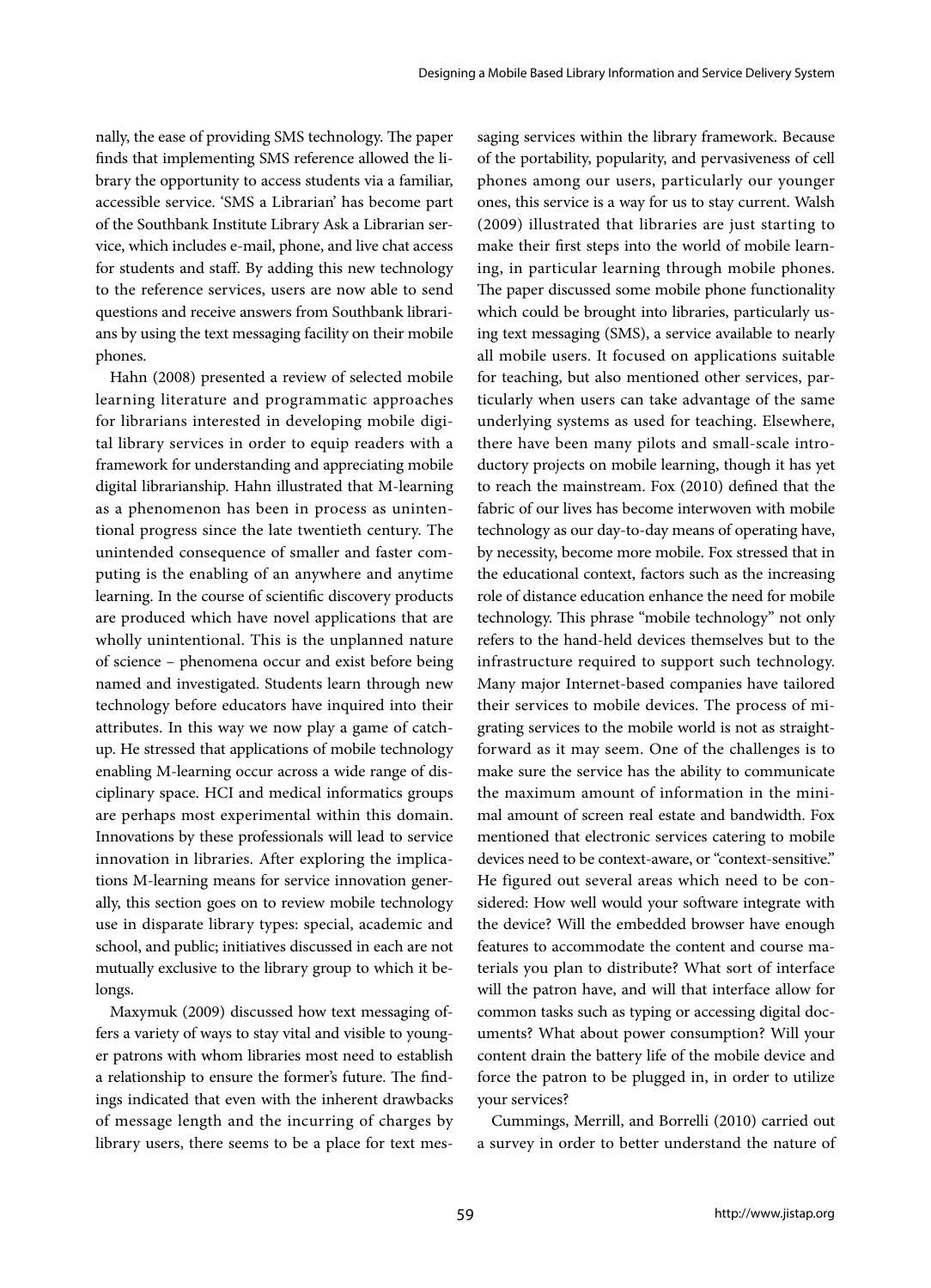handheld mobile computing use by academic library users and to determine whether there is a significant demand for using the library services with these small screen devices. They measured whether people want to access an OPAC with a small screen. The study attempted to gain a broader understanding of handheld mobile computing's impact on, and implications for, the services provided by academic libraries. The study indicated that a majority of respondents who own a web-enabled handheld device indicate that they would use small screen devices, such as PDAs or web-enabled cell phones to search a library OPAC. The increasing prevalence of handheld mobile computing devices such as PDAs and web-enabled cell phones warrants investigation as to its impact on libraries. They examined an academic library user population and the potential demand for using the library's catalog with handheld mobile computing devices for information retrieval. Parsons (2010) investigated the current habits of distance learners in higher education (HE) regarding information retrieving and mobile device use, and their attitudes for future changes to their habits. It investigated the current habits and needs of distance learners regarding information provision by academic libraries, with reference to access using mobile devices. The research aimed to discover what information students access for their education, and the various methods they use to obtain this information, with a focus on how they feel information access could be developed. Parsons identified what types of information students need to access, and in what formats they want them provided, alongside studying their current and desired use of mobile devices both for pleasure and education, in support of decision-making on the potential of mobile devices within libraries' service provision.

Lippincott (2010) mentioned that libraries have the opportunity to extend new types of services to users of mobile devices and to develop, license, or otherwise make available scholarly content that is configured for mobile devices. Ideally, libraries will become part of an institutional planning process for the development of services for mobile devices. He describes that libraries have traditionally served as a public good, providing resources and services to all, including those who could not afford to purchase some types of content or services on their own. While it is unlikely that libraries

will provide smart phones, either for use within the library or for loan because most would agree that provision of telephone service is outside the scope of library service, many libraries are already loaning a wide variety of mobile devices. For example, laptops are one type of mobile device, and many academic libraries have laptop loan programs. Some libraries also loan cameras, video cameras, MP3 or similar audio player devices, headphones, and so on. A small number of libraries are loaning Internet capable devices such as the iPod Touch. It is also possible that more departments or institutions will begin to require that students have a mobile device that can be used for a variety of purposes in their coursework. The library will want to be a part of campus discussions on such decisions so that they can ensure that library content and services will be able to interoperate with the device and platform selected.

Wilson and McCarthy (2010) reviewed one library's experiences of creating mobile services and illustrate how, by developing expertise in emerging technologies, libraries can foster partnerships with other groups on campus and play a leading role in providing relevant student-centered services. The authors provide a brief summary of mobile services offered by the Ryerson Library prior to the fall of 2008, discuss the results of a mobile device survey conducted that semester, and outline the resulting mobile services that were developed by the library which led to a campus-wide collaboration to develop the framework for a student-led mobile initiative. The technical framework and project management issues are also discussed. The paper illustrates how library services can be adapted to the mobile environment and how the library can play a role in broader campus mobile initiatives. The authors expect that all libraries will be interested in exploring the library services that were developed and adapted for mobile devices, and of particular interest to academic libraries will be the building of collaborative relationships with other academic departments to provide services to students.

Murray (2010) presented a review of selected mobile technology literature and informed librarians about the following seven mobile initiatives: Library Web Sites; SMS Reference; MOPACs (Mobile OPACs) and Integrated Library Systems; Mobile Collections; eBooks and Mobile Reading; Mobile Instruction; Mobile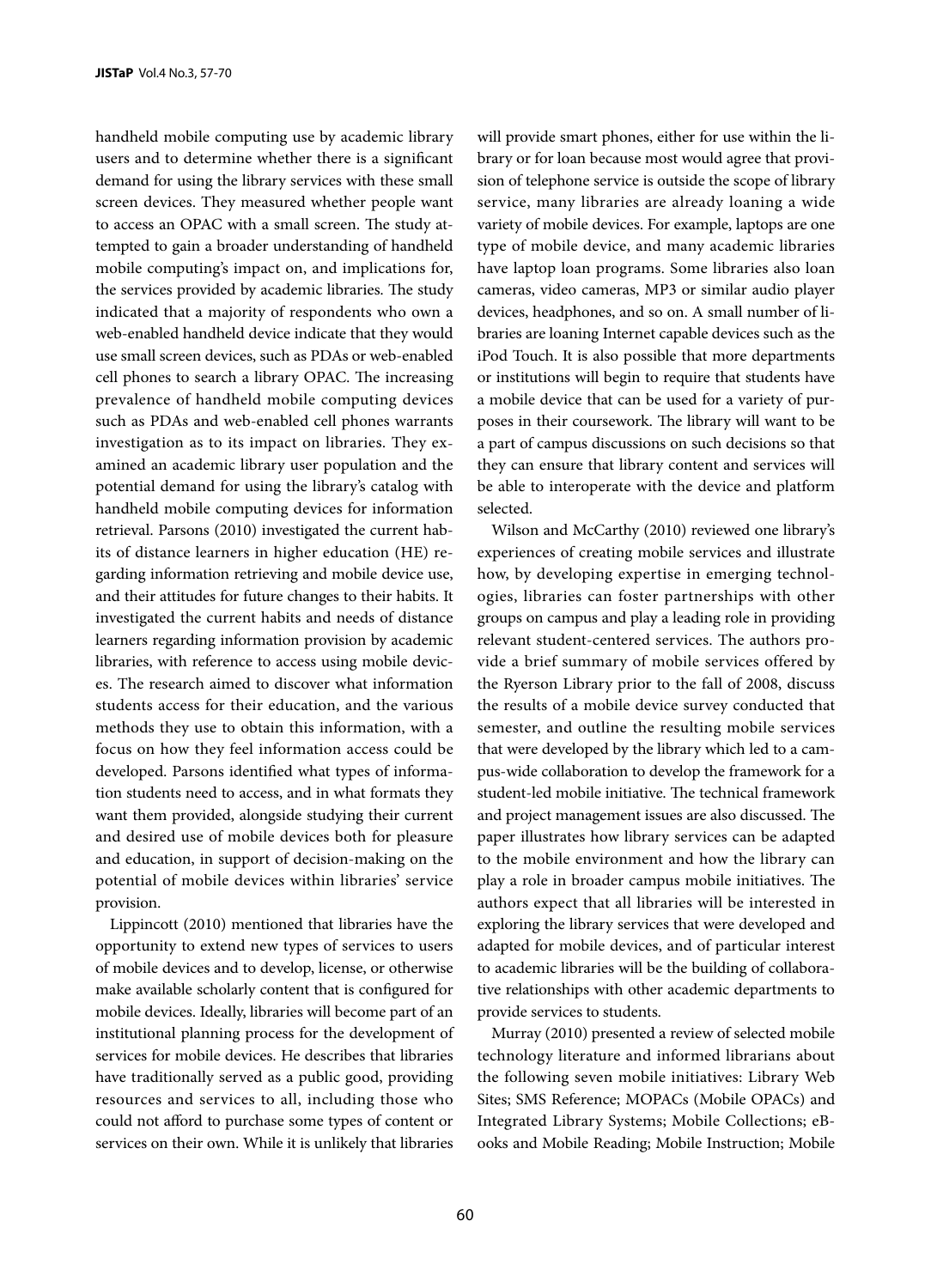Audio/Video Tours. He describes that the development and implementation of these mobile services can range from work-intensive and expensive to scalable, inexpensive solutions. The author expected that the information may be used by libraries seeking to add mobile technologies in order to enhance their traditional services, making them not only more available, but also more relevant to their users. In addition, the examinations provided, where possible, the author's recommendations for libraries seeking to implement such initiatives and suggests directions for future applications.

Bridges, Rempel, and Griggs (2010) provided an overview of the current state of worldwide mobile usage; mobile technologies; libraries' use of mobile technologies, including a review of library mobile catalog options, both vendor-supplied and in-house created; perspectives from current library leaders and innovators on the importance of incorporating the libraries' resources into the mobile environment; and future directions for mobile library services. They provided an evaluative summary of mobile statistics and resources, indicating the salient points and how to find more information for libraries wishing to draft a mobile library proposal. They presented a useful source of information for both libraries wishing to create a proposal for a mobile library site, and for libraries that simply want an overview of the current state of mobile use and technologies. Mbambo-Thata (2010) discussed issues surrounding implementation of technology in libraries. He focused on the process of implementing mobile phone services at the University of South Africa (UNISA) Library, and how the introduction impacted on internal operations. It is based on a survey of staff concerning the impact of the first six months of the service implementation. He indicated that the introduction of new services should not be simply an add-on service, but should also be followed by monitoring and evaluation of impact. Canuel and Crichton (2011) assessed how Canadian academic libraries have responded to the rapidly evolving mobile environment and to identifying gaps in the services provided, while suggesting areas for future development. They conducted an examination of the mobile content and services provided by the libraries of the member institutions of the Association of Universities and Colleges of Canada (AUCC). Based on this examination, they

described the current state of mobile librarianship in Canadian academic libraries. Examples of content and services are highlighted by them to illustrate current trends and to provide insight into future directions for developing mobile services.

Høivik (2011) mentioned that the use of mobile phones as multimedia devices and for Internet access is on the rise. With a global average of more than 60 cell phones for every 100 individuals, some countries like Taiwan and The Netherlands have more mobile phones than they have inhabitants. He identified that in poor areas of the world, there is a growing trend that several individuals share access to one phone. This has economic repercussions as the phone system becomes a vehicle for monetary transfers in addition to traditional and new forms of information exchange. He mentioned in the year 2009 for the first time ever, mobile phones were used more for accessing data than to make calls. Paterson and Low (2011) provided quantitative and qualitative data on students' use of mobile devices and consider the benefit of academic mobile library services to students. The findings of the research indicated that the dramatic growth of smartphone ownership among students in an eight-month period was surprising: a 17 percent increase between March and November 2010. In addition, 68 per cent of students who plan to change their mobile handset would upgrade to a smartphone. The paper provided evidence for libraries to determine the value of developing their own mobile services. It also demonstrated the proliferation of mobile device usage within the university and library context and indicated which services students would find most useful on a mobile device.

Murray (2011) presented a general review of free or inexpensive methods of implementing the following mobile services in libraries for retrieving required information: Library Websites, Short Message Service (SMS) reference, and Mobile Online Public Access Catalogs (MOPACs). Murray concluded that libraries with tight budgets should approach their mobilization project in terms of stages, developing content and services sequentially from passive formats, which require little input, to more dynamic items, which entail greater interaction. Wang, Ke, and Lu (2010) described different methods used in the library for information retrieval by using mobile devices. They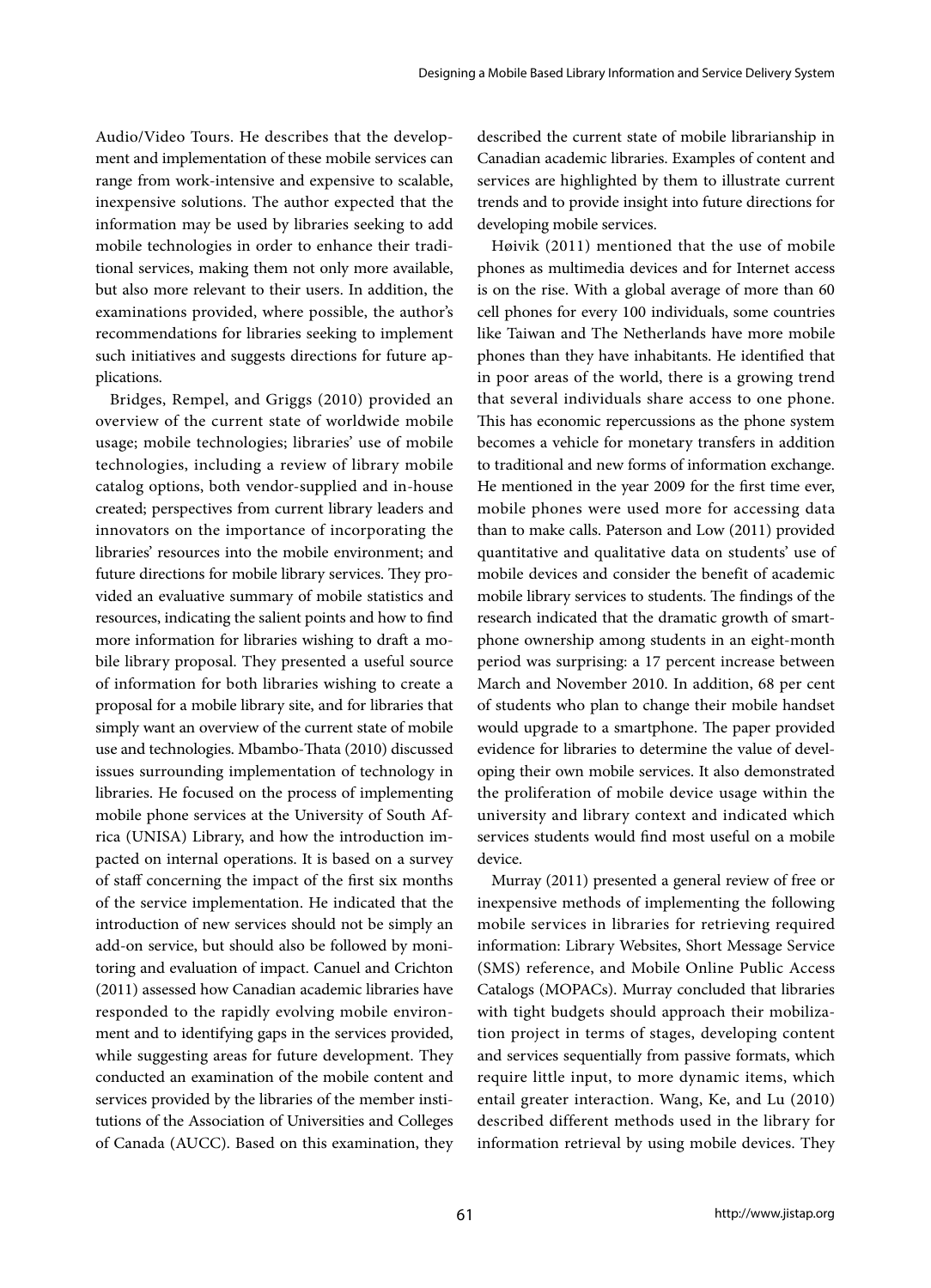showed that the usage of the two services improves the information retrieval, average number of overdue occurrences, average amount of overdue fines, average amount of overdue fines per transaction, and average overdue rates; furthermore, the use of the services also indirectly increases the number of items borrowed by patrons. Nowlan (2012) mentioned that with the increase of mobile technology availability and the demand for accessible mobile content, it is imperative that libraries examine how they can provide services to their patrons within this medium in order to continue to provide valuable services and make information retrieval easier for their clientele or users. He stressed that mobile technologies are constantly changing, so continuous assessment in this area is of importance. He determined how students at the University of Regina would like to interact with the library on their mobile devices and how to best construct a mobile site to suit the university community's information retrieval needs.

Ballard and Blaine (2012) described a full-service mobile phone application so that users could search the catalog, access the reserves module, renew books, and retrieve information such as library hours, library administration, library workshops, and programs. Chandhok and Babbar (2011) provided a brief overview about different mobile technologies that are helpful in providing library services and information retrieval. They mentioned some mobile library services through which information access and retrieval will be improved for the potential users of the library. Islam (2012) stated that the world is fast becoming a global village and a necessary tool for this process is communication where telecommunication is a key player. Over the past decade, the expansion of mobile cellular networks and popularization of mobile phones have been driving growth in information and communications technology (ICT) in Asia and the Pacific, and the world.

The above review of literature indicates that many studies have been conducted throughout the world from different point of aspects of using mobile phones for better service delivery and as well for improving the overall performance of a library. But there is a gap of literature about mobile based library information delivery in the libraries of Bangladesh.

### **3. OBJECTIVES OF THE STUDY**

In the past libraries were collections of books, manuscripts, journals, and other sources of recorded information. However, along the years, traditional libraries have changed into digital and virtual ones where users can access the vast collections of information remotely, using various computer information technologies (ITs). The most recent technological innovation is the term mobile library (Aharony, 2013). Thus, the main objectives of the study are as follows:

- 1. To identify the need of mobile based library Information and service delivery in Bangladesh.
- 2. To identify the services that are possible to provide to users with the help of mobile phones and their applications.
- 3. To design a mobile based library information and service delivery system.
- 4. To identify major challenges regarding mobile based library information and service delivery systems.

# **4. METHODOLOGY OF THE STUDY**

This research is exploratory in nature. The paper is based on the review of literature and on the author's own viewpoints. A comprehensive search of scientific literature with the phrases "mobile library," "Mobile based retrieval system," "Mobile services for libraries," "mobile phone application in libraries," "mobile phone for library services," "mobile library," "library services," "mobile services," "present state of art of mobile usage," etc., published in books, journals, online sources, and so on is conducted. A qualitative content analysis of relevant literature is made to address each of the above objectives. A survey has been conducted to validate the necessity of designing a mobile based library information and service delivery system for Bangladesh. A total of 165 questionnaires were distributed among students and faculty members. Among them 130 filled-up questionnaires were collected. This shows the response rate is 78.7%. For conducting the study 110 questionnaires have been selected and the rest have been rejected due to incomplete or monotonous answers. The sample of this study includes 85 university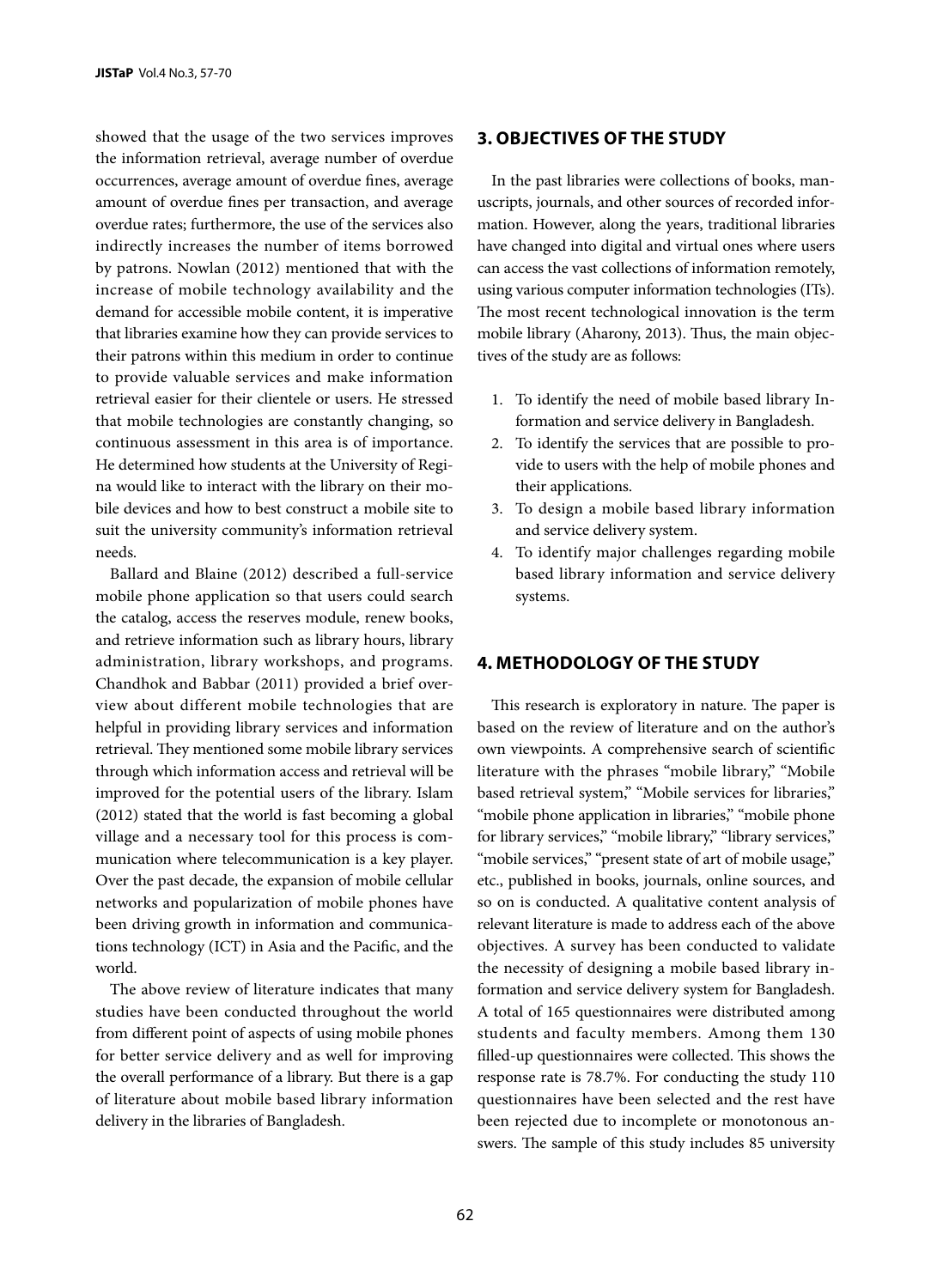students and 25 faculty members who have expertise on mobile applications for library service delivery. The SPSS tool has been used to analyze the data. Responses to closed-ended questions in particular on 7-point Likert scales were analyzed using the descriptive analysis techniques of SPSS 20.0 and responses to other closed-ended questions were analyzed using general statistics.

# **5. WHY MOBILE BASED LIBRARY INFOR-MATION AND SERVICE DELIVERY**

The world is fast becoming a global village and a necessary tool for this process is communication, where telecommunication is a key player. In Bangladesh the total number of mobile phone subscribers now has reached 131.376 million by the end of June 2016 (Btrc.gov.bd, 2016). At present, there are six mobile phone operators providing mobile phone services in Bangladesh (Islam, 2012). The following are the levels of agreement regarding the possible advantages of using mobile phones for library information and service delivery from the students and faculty members.

The students and faculty members were asked to indicate their level of agreement regarding the possible advantages of using mobile phones for library information and service delivery. These agreements were measured on 7-point Likert Scales in Table 1; mean and standard deviation were calculated according to the following scores: 1=strongly disagree, 2=disagree, 3=somewhat disagree, 4=neither agree nor disagree, 5=somewhat agree, 6=agree, 7=strongly agree, using the descriptive analysis technique of SPSS 20.0.

# **1. Enhance ability to retrieve information from anywhere**

Table 1 reveals that the students and faculty members somewhat agree with a mean score of 5.28 on 1-7 Likert scales. It shows that the student and faculty members think that using mobile phones will enhance ability to retrieve information from anywhere.

#### **2. 24/7 hrs./days retrieval facility**

From Table 1 it is clear that the students and faculty members somewhat agree with this statement with a mean score of 5.34 on 1-7 Likert scales. It indicates that the students and faculty members believe that by using mobile phones they can retrieve information 24/7 hrs/days.

### **3. Enhance IR skills**

The students and faculty members somewhat agree with this statement with a mean score of 5.13 (Table 1). It indicates their support for this statement that implication of mobile phone based IR will enhance information retrieval skills.

#### **4. Support distance learning**

Table 1 reveals that the students and faculty members somewhat agree with a mean score of 4.95 on 1-7 Likert scales. It shows that the student and faculty members think that using mobile phones will support distance learning.

#### **5. Promote information literacy**

From Table 1 it is clear that the students and faculty members somewhat agree with this statement with a mean score of 5.14 on 1-7 Likert scales. It indicates that the students and faculty members believe that introducing mobile phones for IR will promote information literacy.

#### **6. Fast information retrieval**

Table 1 reveals that the students and faculty members somewhat agree with a mean score of 5.29 on 1-7 Likert scales. It shows that the student and faculty members think that introducing mobile phone based services will make information retrieval faster.

# **5.1. Designing a Mobile Based Library Information and Service Delivery System**

According to current statistics, there are 5.3 billion mobile phone users on the planet. That is 77 percent of the world's population (Ballard & Blaine, 2013). Mobile devices and applications provide access to information in the comfort of people's homes and offices, using their cellular phones or personal digital assistants. These new devices enable access to information without the limitations of space and time (Aharony, 2013). Mobile based library information delivery patterns refer to the services and information of the library that are possible to be delivered to the respective users of the library through the use and application of mobile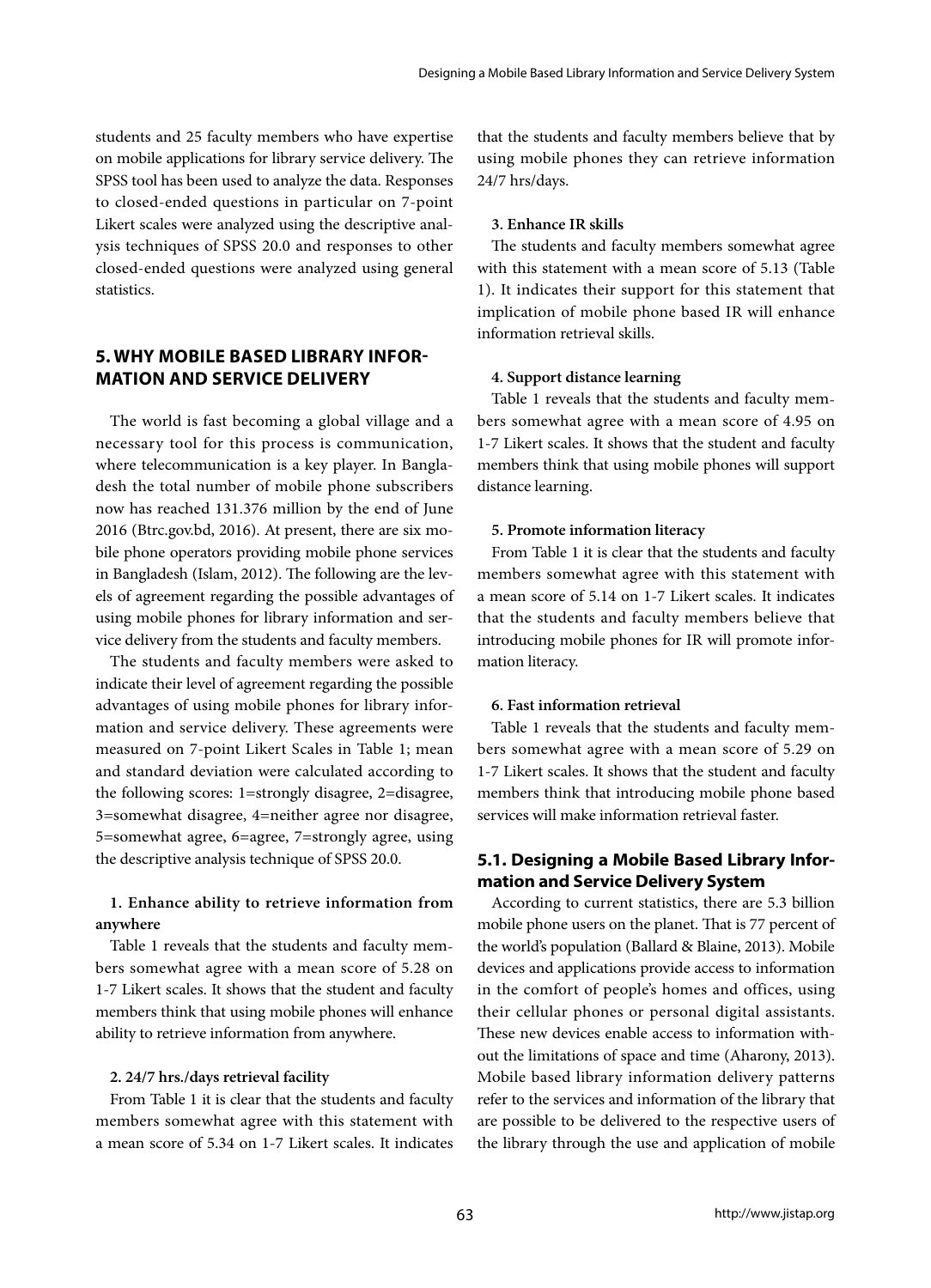|                                                          | <b>Students</b> |      |      |           |                          | Faculty |      |      |      |                          | Avg. |
|----------------------------------------------------------|-----------------|------|------|-----------|--------------------------|---------|------|------|------|--------------------------|------|
| <b>Statements</b>                                        | N               | Min. |      | Max. Mean | Std.<br><b>Deviation</b> | N       | Min. | Max. | Mean | Std.<br><b>Deviation</b> | Mean |
| Enhance ability to retrieve information<br>from anywhere | 85              | 1.00 | 7.00 | 4.91      | 2.01                     | 25      | 1.00 | 7.00 | 5.64 | 1.84                     | 5.28 |
| 24/7 hrs/days retrieval facility                         | 85              | 1.00 | 7.00 | 5.00      | 1.86                     | 25      | 1.00 | 7.00 | 5.68 | 1.52                     | 5.34 |
| Enhance information retrieval (IR)<br>skills             | 85              | 1.00 | 7.00 | 5.02      | 1.49                     | 25      | 1.00 | 7.00 | 5.24 | 1.27                     | 5.13 |
| Support distance learning                                | 85              | 1.00 | 7.00 | 4.77      | 1.74                     | 25      | 1.00 | 7.00 | 5.12 | 1.48                     | 4.95 |
| Promote information literacy                             | 85              | 1.00 | 7.00 | 5.16      | 1.34                     | 25      | 1.00 | 7.00 | 5.12 | 1.62                     | 5.14 |
| Fast information retrieval (IR)                          | 85              | 1.00 | 7.00 | 5.13      | 1.72                     | 25      | 1.00 | 7.00 | 5.44 | 1.32                     | 5.29 |
| Valid N (listwise)                                       | 85              |      |      |           |                          | 25      |      |      |      |                          |      |

**Table 1.** Level of Agreement Regarding the Possible Advantages of Introducing Mobile Phones in Library Information and Service Delivery Systems

phones. In Bangladesh, mobile phones have become an important element of pilot and live programs across multiple urban development sectors. Primarily they are an aid for data collection, voice calls, information dissemination, time savings, decision making, data accuracy, and so on (Islam, 2012). The following library information and services can be delivered using mobile phones and their different applications.

**a. Freshmen orientation notification:** A new member of a library may be termed as a freshman. A freshman would not be familiar with the ways of that library. He or she would not know about the rules, regulations, and services of the library (Kumar, 1994). In that case freshmen orientation can be a great way to attract the user towards the library and education.

There can be two ways of orientation:

- *In-house orientation*: In-house orientation refers to welcoming users and introducing them with library systems and services, rules, and regulations within the library environment through library visits. In in-house orientations, mobile phones (i.e. SMS) can be used as a tool for notifying users of the library about the orientation time, place, location, and attendees(see Fig. 1).
- *Direct orientation*: Direct orientation refers to the

process through which the users will enjoy all the orientation facilities without attending the program physically. This direct orientation includes information like a welcoming message and general information about the library, like opening hours, closing hours, closed days, location of the library, general library services, and so on. This can be done through SMS and MMS(see Fig. 2).

**b. Mobile-Based Current Awareness Service (MO-CAS):** The purpose of a current-awareness service is to inform users about new acquisitions in their libraries (Britannica, 2014). The process of MOCAS can be described in the following manner:

- *Subscription to MOCAS*: The first stage in Mobile based Current Awareness Service (MOCAS) is to subscribe to it. For example, to subscribe to the CAS the user needs to write 'On CAS' and send the message to the number 1000 from his/her mobile (Islam, 2012).
- *Confirmation message*: In the second step a confirmation message will be sent to the user or the library member's mobile (Islam, 2012)(see Fig. 3).
- MOCAS delivery: After the successful completion of the MOCAS, the service provider of MOCAS will send current services (i.e. lists of new acqui-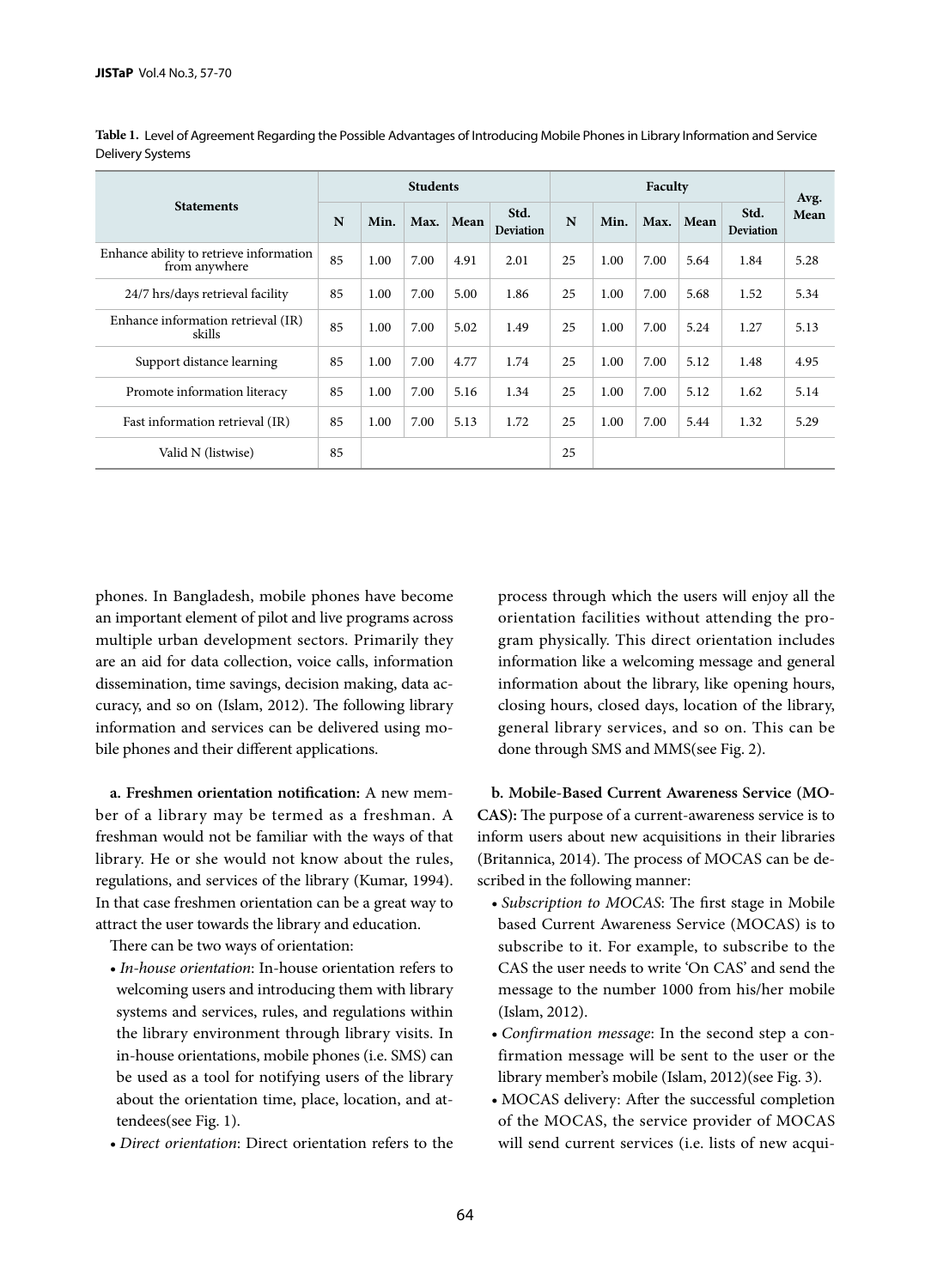

**Fig. 1** Sample mobile based in-house orientation system

| Dhaka University Library (DUL)                                                                                                                                                                                                                                                                               | Dhaka University Library (DUL)<br>Dear DUL Member,                                                                                                                                                        |
|--------------------------------------------------------------------------------------------------------------------------------------------------------------------------------------------------------------------------------------------------------------------------------------------------------------|-----------------------------------------------------------------------------------------------------------------------------------------------------------------------------------------------------------|
| Dear DUL Member,<br>Welcome to DUL, General<br>information that you should<br>know about DUI-<br>Opening hour: 10a.m.<br>Closing hour: 8p.m.<br>Closed day: Friday and Govt.<br>holiday.<br>General services:<br>lending,<br>reservation, carol, reference<br>and many more only for our<br>beloved members. | Welcome to DUL. A narrative<br>video clip of orientation<br>program of DUL has been<br>send. Please check and give<br>your opinion to us. Hope you<br>will join us next all programs.<br>Have a good day. |
| Reply<br>Option                                                                                                                                                                                                                                                                                              | Option<br>Reply                                                                                                                                                                                           |

**Fig. 2** Sample mobile based direct orientation system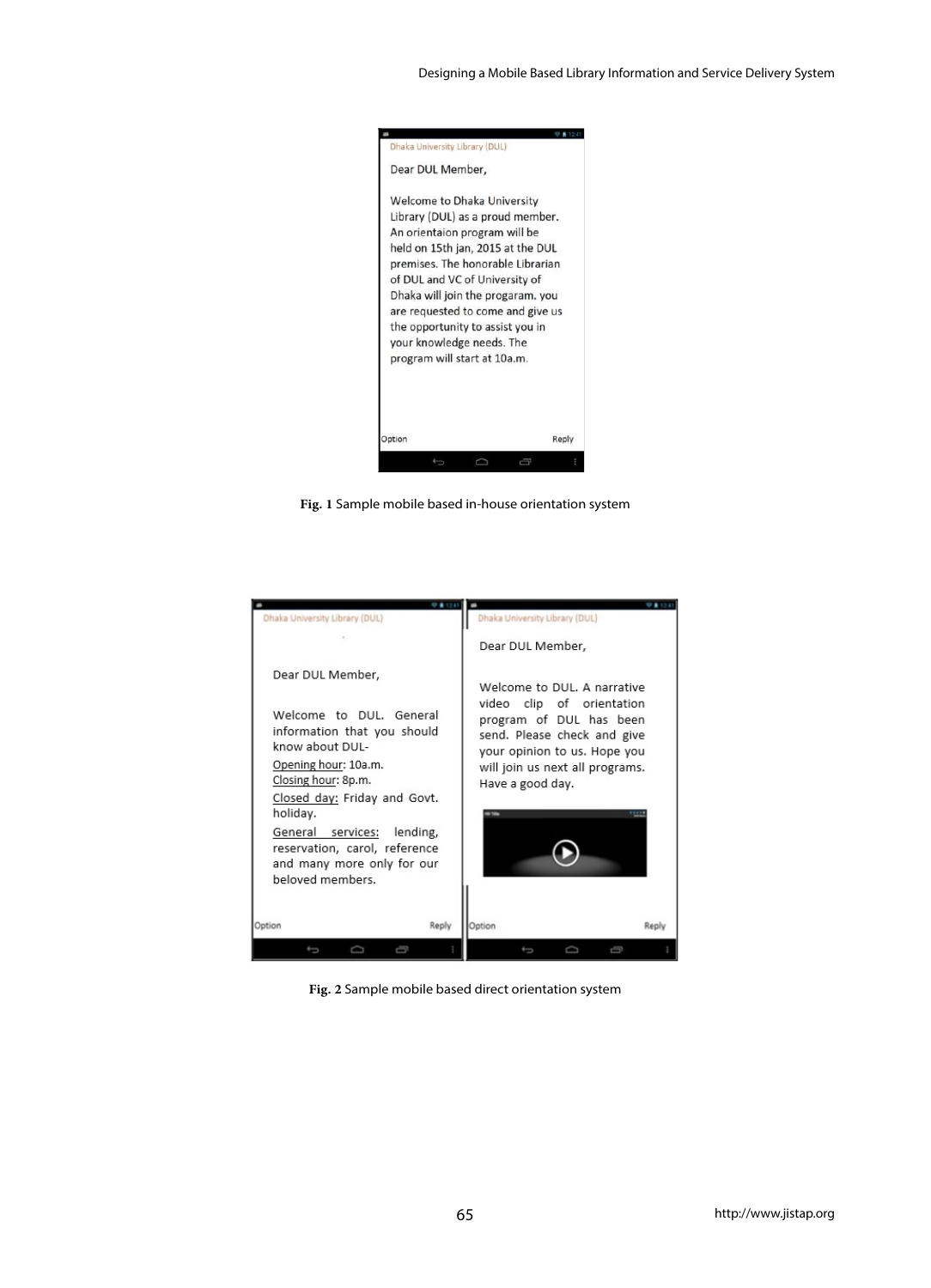

**Fig. 3** Confirmation message for MOCAS

sitions, bibliographies, indexing and abstracting services, tables of contents of periodicals, etc.) regarding the library to the users(see Fig. 4).

*c. Mobile Based SDI Service (MOSDI)*: Luhn (1958) defines SDI as a service within an organization which concerns itself with the channeling of a new item of information, from whatever sources, to those clients within the organization where the probability of usefulness in connection with current work or interest is high (Hossain & Islam, 2008)(see Fig. 5).

This figure illustrates that when a new member takes membership in the library, it will be sent and stored in the library database. Then a library user profile will be created. From this user profile, keywords of users' subject interests will be selected. In the same way, when any document or piece of information arrives at the library it will also be sent and stored in the library server and from this, keywords from the document will be generated and stored. Then both of these keywords will be automatically compared by the computer program and if any similarities are found, it receives the document call number and user contact number from the server and automatically generates a message to the user mentioning the bibliographical information

#### about the document.

*d. Mobile Based Circulation System (MOCS):* The library circulation services that are possible to be provided to users with the help of mobile phones are:

- Borrowing library items
- Reservation of documents
- Renewal of documents
- Registration for carol service
- Reminders about loaned library items

For all these services the user will need to register with this system. The user needs to send an SMS "register to MOCS" to the authorized library number. The library server then sends feedback to the user that he/ she is successfully registered in the system. For borrowing documents, the user just needs to send an SMS which includes the title "BORROW," then his/her ID and document ID. If he/she wants the document sent to a place, then a charge for sending the document will be charged from his/her mobile balance. Otherwise, it will be reserved for him/her and within two days he/ she has to collect the document from the library personally. For this he/she has to send an SMS by using the keyword "RESERVE." In the same manner the library member can renew the documents by sending a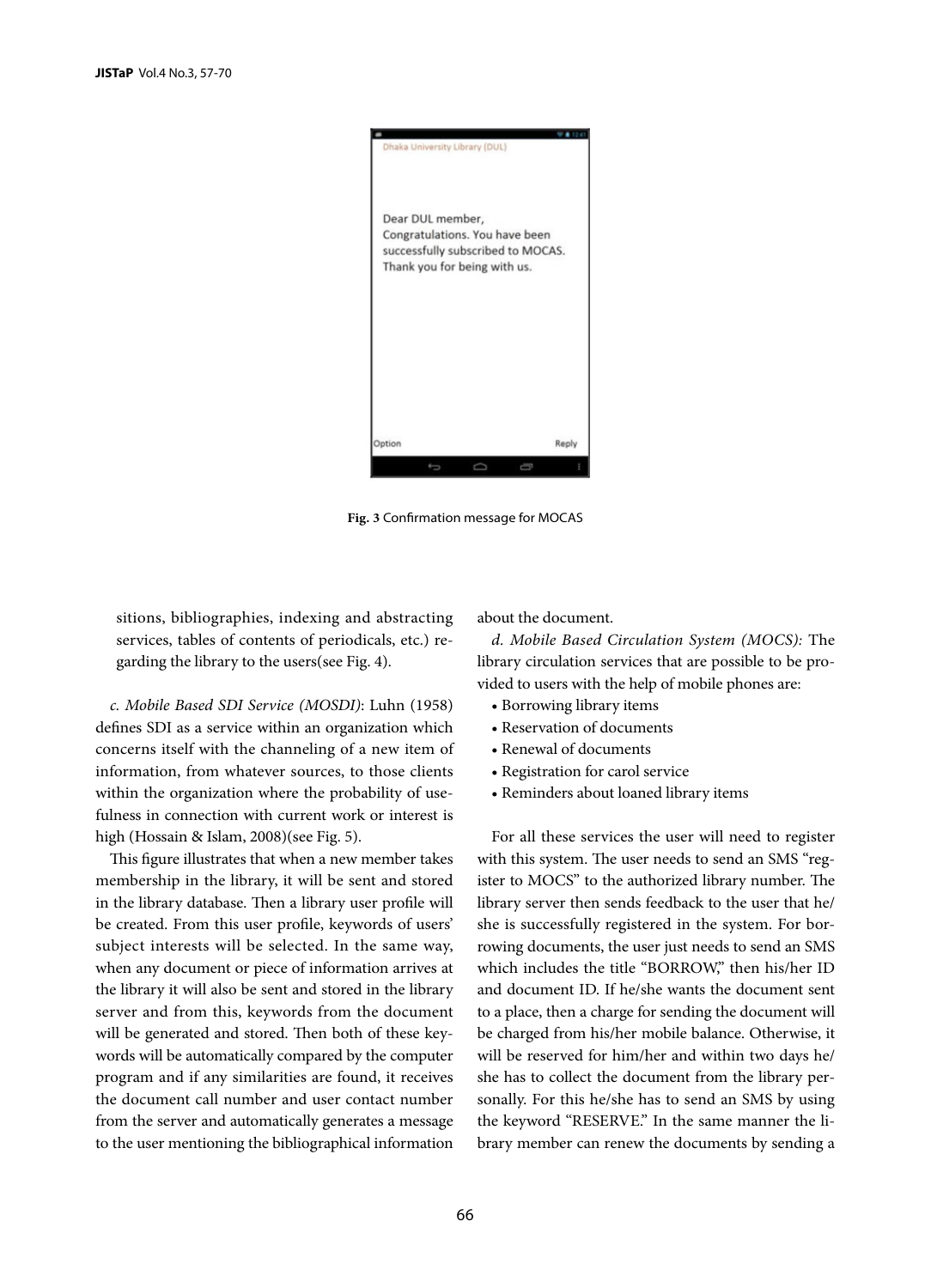

**Fig. 4** Delivery of MOCAS



**Fig. 5** Mobile based SDI (MOSDI) service architecture

SMS using the keyword "RENEWAL." Again, for carol service the users will send an SMS to a library authorized number by using the keyword "RE\_F\_CAROL." In the circulation system, when the date of borrowing the item is finished the library server will automatically generate a message to remind the library member

about the borrowed item.

*e. Mobile Based Ready Reference Service (MORRS):*  According to Ranganathan (1961) ready reference service is a reference service finished in a very short time, in a moment if possible. Examples of questions which fall under ready reference services are: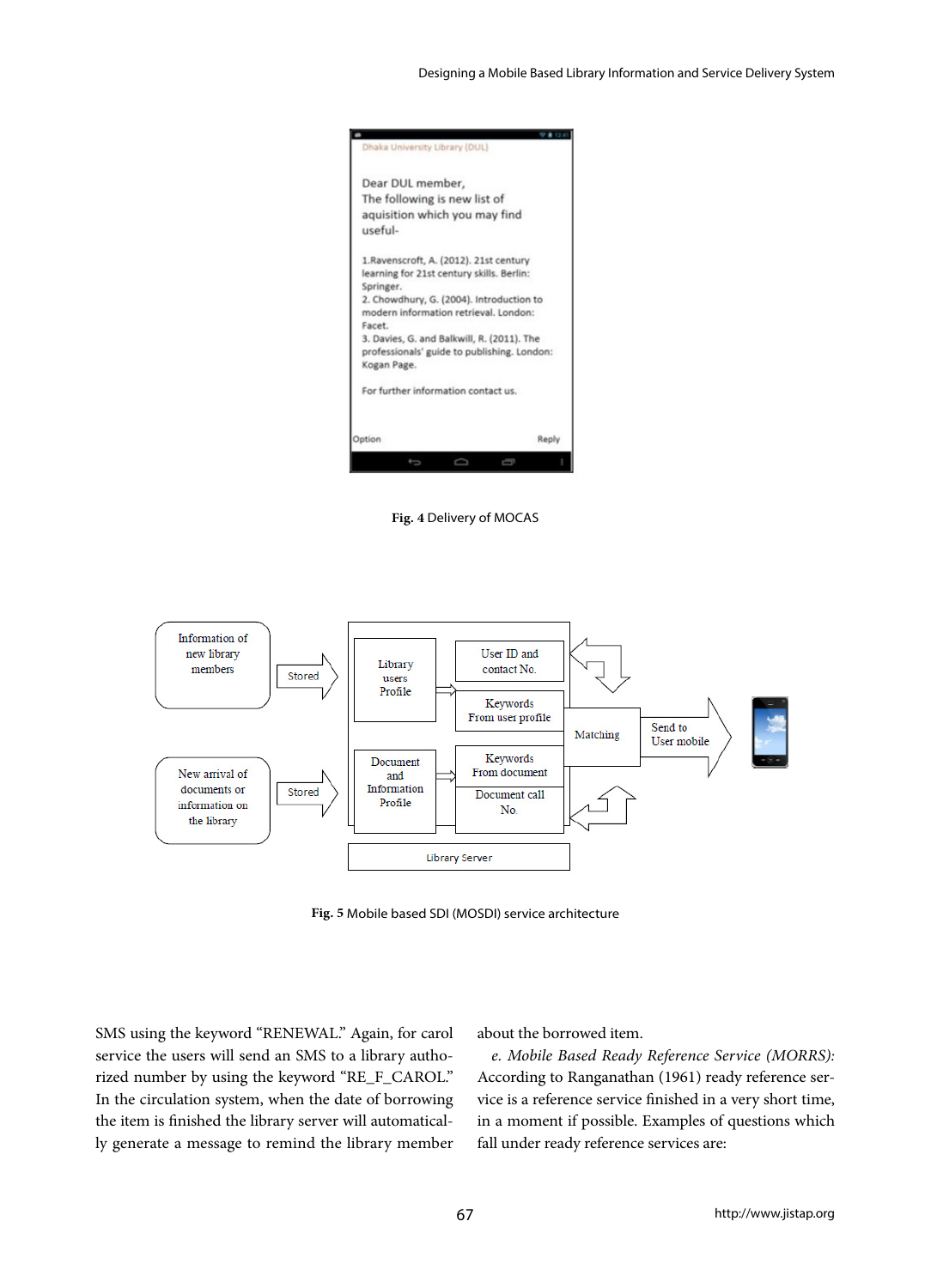- What is the definition of information management?
- What is the distance of Mount Everest? (Kumar, 1994)
- What is cataloguing?, etc.

First the user needs to subscribe to the service by sending an SMS to an authorized number including the keyword "Subscribe MORRS." After successful completion of the registration, the user can use the service. The reference librarians will be always alert and by the use of computers and Internet and other reference materials they will serve the user with the least possible time. If the user is not satisfied with the answer he/she can again ask the question for clarification.

# **5.2. Challenges toward Implementing a Mobile Based Library Information and Service Delivery System**

Since Bangladesh is a developing country there are so many associated problems, so it is very difficult to implement a proper system. The following are some major challenges retrieved from the survey results from students and faculty members in implementing a mobile based library information and service delivery system:

- Inadequacy of funds has been always a "big issue" for developing nations like Bangladesh. The government has limited reserves, so it is very difficult for them to fund any project.
- The awareness among people about the importance of the library and its services is around zero. People are not even thinking of developing it.
- "Red Tapism" in all government sectors hinders the possible growth of mobile based library information and service delivery systems.
- Without proper qualification the library staff are appointed. As a result, they do not understand the ethics of this noble profession and thus users suffers from lack of service.
- For implementing mobile based library information and service delivery all the users of the library must use smart phones for receiving faster and better services, which can be a great challenge for implementing this system in the libraries of Bangladesh.
- Lack of motivation among professionals towards the development of library and information services.
- The lack of overall infrastructure that is required for implementing the system.
- Lack of knowledge of the modern tools and technologies among the staff of the library.
- Lack of training facilities for professionals.
- Fear of innovation among the library staff is another big hindrance for implementing a mobile based library information and service delivery system.

# **6. RECOMMENDATIONS**

The following recommendations have been quoted from the survey that reflect what measures should be adopted to eliminate the hindrances regarding implementing a mobile based library information and document delivery system:

- Highly qualified, competent, and innovative professionals should be appointed to libraries.
- The lowest possible cost should be adopted by the libraries for implementing a mobile based library information and service delivery system.
- Adequate budgets should be sanctioned for implementing a mobile based library information and service delivery system.
- Library administration should be more dynamic to embrace mobile based library information and service delivery systems.
- Awareness among the library professionals and users is needed to implement such a type of project.
- Innovative ideas and plans should be rewarded and encouraged to motivate staff and professionals.
- Changing mentality with changing needs and recent trends should be adopted for being up to date with the global environment.

# **7. CONCLUSION**

Many academic libraries are experimenting with various types of reference services for users of mobile devices, but fewer are thinking of the potentially dramatic changes that the uptake of devices with sophisticated capabilities may have on their user community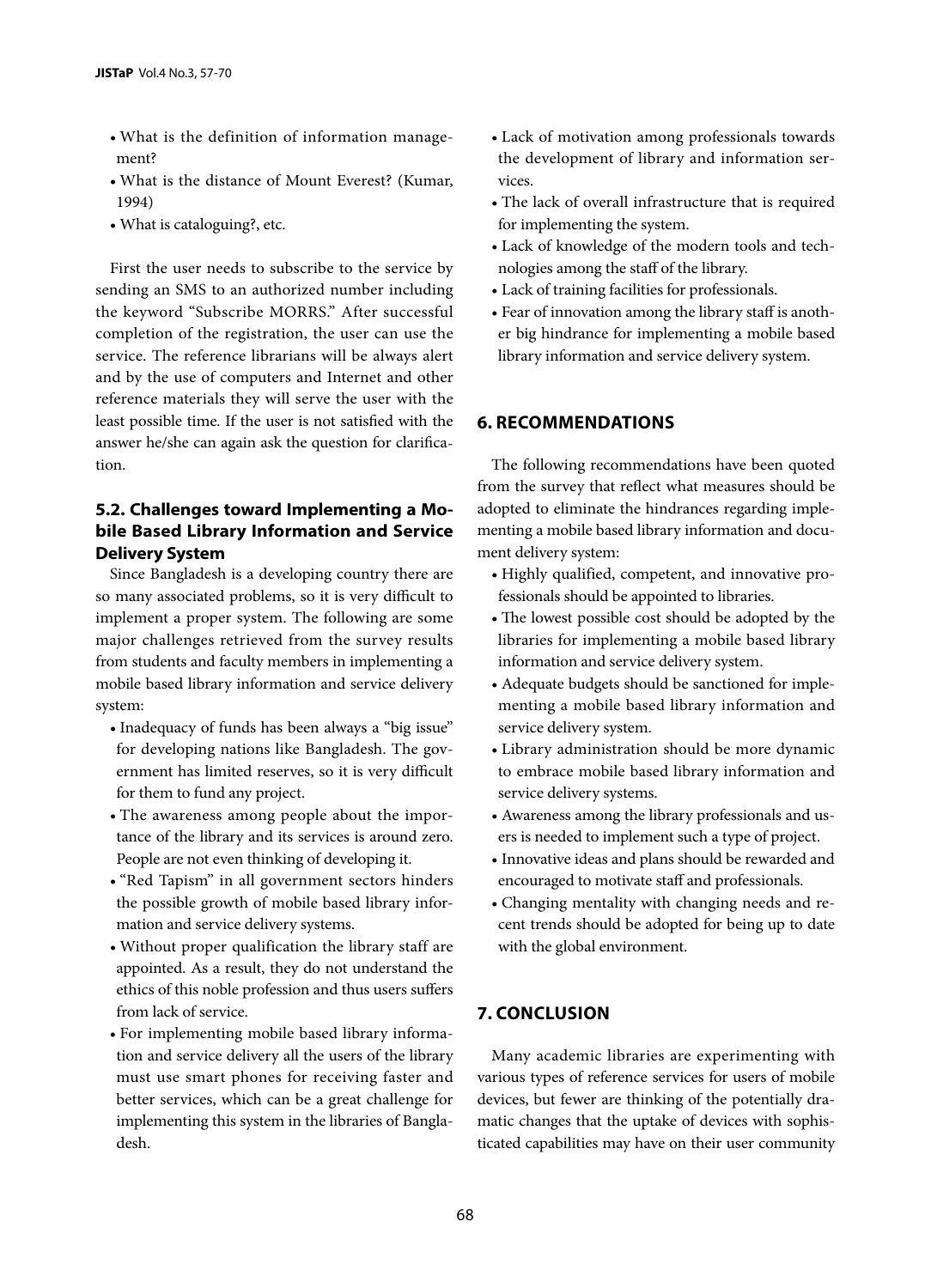and more specifically on the use of digital information resources (Lippincott, 2010). It is no longer enough to offer better content; in the mobile environment usability plays a significant role in which sites or services mobile users patronize (Bell & Peters, 2013). Thus, this study takes an initiative to design a mobile based library information and service delivery system design for the libraries of Bangladesh, especially for academic libraries. This study is a basic and real attempt from the author's own point of thinking regarding the development of library services and practices through the use of mobile phones.

# **REFERENCES**

- Aharony, N. (2013). Librarians & apps; Attitudes towards mobile services. *Aslib Proceedings, 65*(4), 358-375. Retrieved from http://dx.doi.org/10.1108/ ap-07-2012-0059.
- Ballard, T., & Blaine, A. (2013). A library in the palm of your hand. *New Library World*, *114*(5), 251-258. Retrieved from http://dx.doi. org/10.1108/03074801311326876.
- Bell, L., & Peters, T. (Eds.) (2013). Introduction: The mobile revolution and libraries, librarians, and library users. In *The handheld library: Mobile technology and the librarian* (pp. ix-xxii). Santa Barbara, CA: Libraries Unlimited.
- Bridges, L., Rempel, H., & Griggs, K. (2010). Making the case for a fully mobile library web site: From floor maps to the catalog. *Reference Services Review, 38*(2), 309-320. Retrieved from http://dx.doi. org/10.1108/00907321011045061.
- Btrc.gov.bd (2016). *BTRC | Bangladesh Telecommunication Regulatory Commission*. Retrieved from http:// www.btrc.gov.bd/old/index.php?option=com\_content&view=article&id=91:mobile-industry-in-bangladesh&catid=38:info&Itemid=723.
- Canuel, R., & Crichton, C. (2011). Canadian academic libraries and the mobile web. *New Library World, 112*(3/4), 107-120. Retrieved from http://dx.doi. org/10.1108/03074801111117014.
- Chandhok, S., & Babbar, P. (2011). M-learning in distance education libraries: A case scenario of Indira Gandhi National Open University. *The Electronic Library, 29*(5), 637-650. Retrieved from http://dx.

doi.org/10.1108/02640471111177071.

- Cummings, J., Merrill, A., & Borrelli, S. (2010). The use of handheld mobile devices: Their impact and implications for library services. *Library Hi Tech, 28*(1), 22-40. Retrieved from http://dx.doi. org/10.1108/07378831011026670.
- Encyclopedia Britannica, (2014). *Current-awareness service | Library science*. Retrieved from http:// www.britannica.com/EBchecked/topic/147047/ current-awareness-service.
- Fox, R. (2010). Library to go. *OCLC Systems & Services, 26*(1), 8-13. Retrieved from http://dx.doi. org/10.1108/10650751011018455.
- Hahn, J. (2008). Mobile learning for the twenty‐first century librarian. *Reference Services Review, 36*(3), 272-288.
- Herman, S. (2007). SMS reference: keeping up with your clients. *The Electronic Library, 25*(4), 401-408. Retrieved from http://dx.doi. org/10.1108/02640470710779817.
- Hoivik, J. (2011). Mobile Digital Library in the National Library of Norway. *Library Hi Tech News, 28*(2), 1-8. Retrieved from http://dx.doi. org/10.1108/07419051111135218.
- Hossain, M., & Islam, M. (2008). Selective Dissemination of Information (SDI) Service: A conceptual paradigm. *International Journal of Information Science and Technology, 6*(1), 27-33.
- Islam, M. (2012). Mobile phone technology in academic library services: A public university students' perceptions and paradigm. In *4th m-library international conference,* UK.
- Jetty, S., & Anbu K., J. P. (2013). SMS‐based content alert system: A case with Bundelkhand University Library, Jhansi. *New Library World, 114*(1/2), 20- 31.
- Karim, N., Darus, S., & Hussin, R. (2006). Mobile phone applications in academic library services: A students' feedback survey. *Campus-Wide Information Systems, 23*(1), 35-51. Retrieved from http:// dx.doi.org/10.1108/10650740610639723.
- Kumar, K. (1994). *Reference service*. 4th ed. New Delhi, India: Vikas.
- Lippincott, J. (2010). A mobile future for academic libraries. *Reference Services Review, 38*(2), 205-213. Retrieved from http://dx.doi. org/10.1108/00907321011044981.